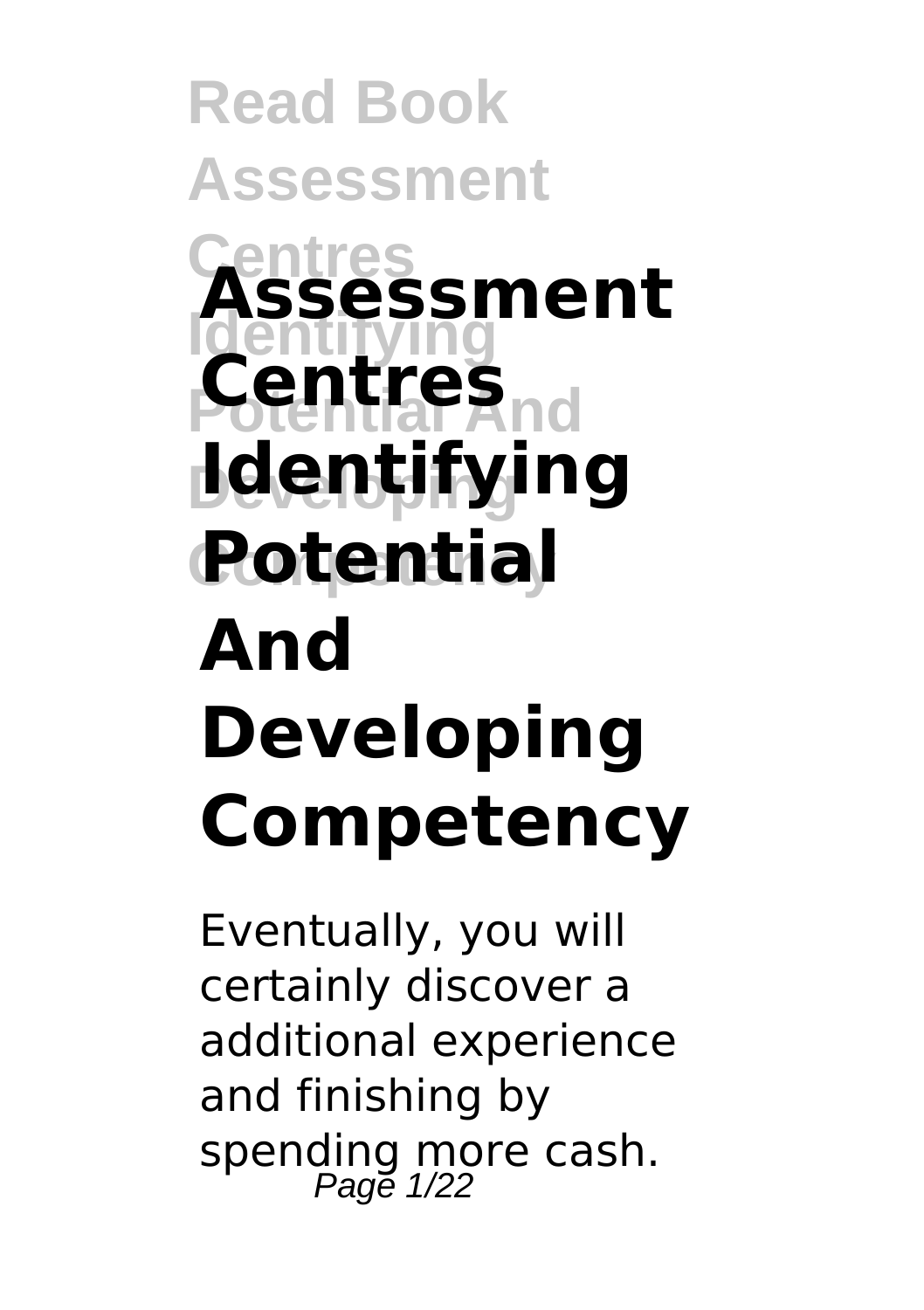**Still when?** get you give **la positive response Potential And** those all needs once having significantly **Competency** cash? Why don't you that you require to get try to get something basic in the beginning? That's something that will guide you to comprehend even more regarding the globe, experience, some places, in the same way as history, amusement, and a lot  $more<sub>Page 2/22</sub>$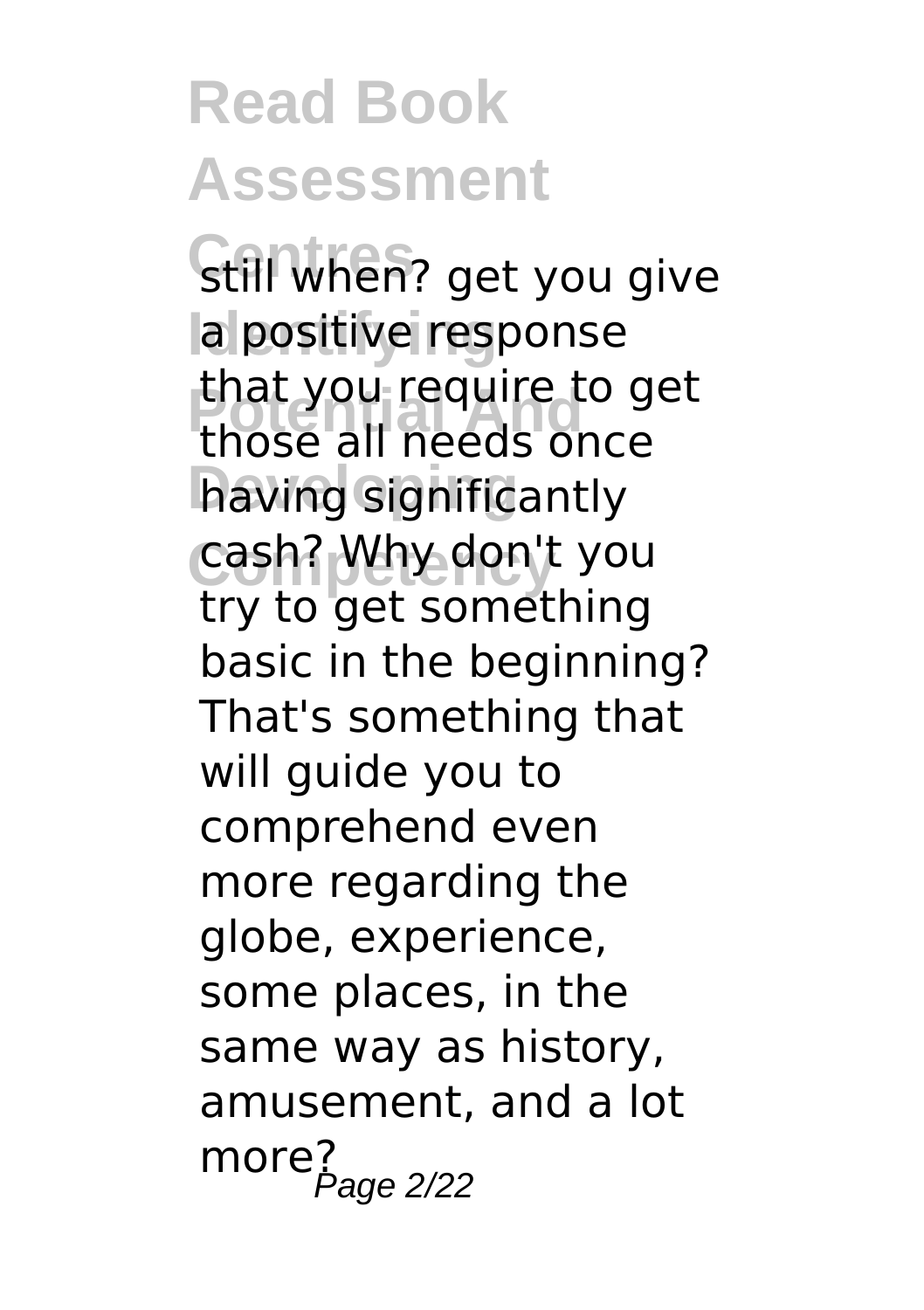### **Read Book Assessment Centres**

**It is your totally own Potential And** habit. accompanied by guides you could enjoy **Competency** now is **assessment** period to bill reviewing **centres identifying potential and developing competency** below.

offers the most complete selection of pre-press, production, and design services also give fast download and reading book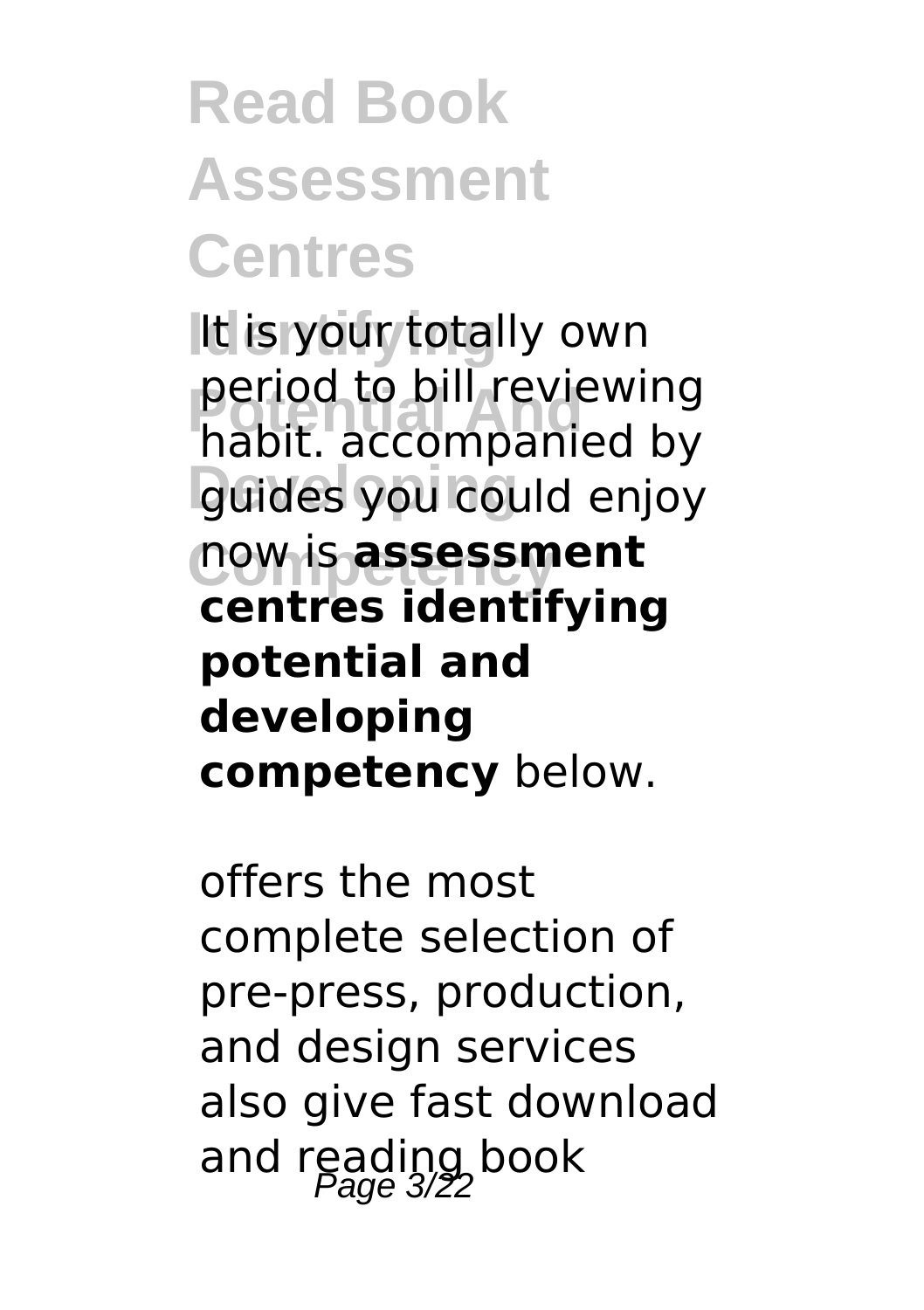*Gnine. Our solutions* can be designed to match the complexity requirements of your **Competency** publishing program and unique and what you seraching of book.

#### **Assessment Centres Identifying Potential And**

Health impact assessment (HIA) is a tool that can help communities, decision makers, and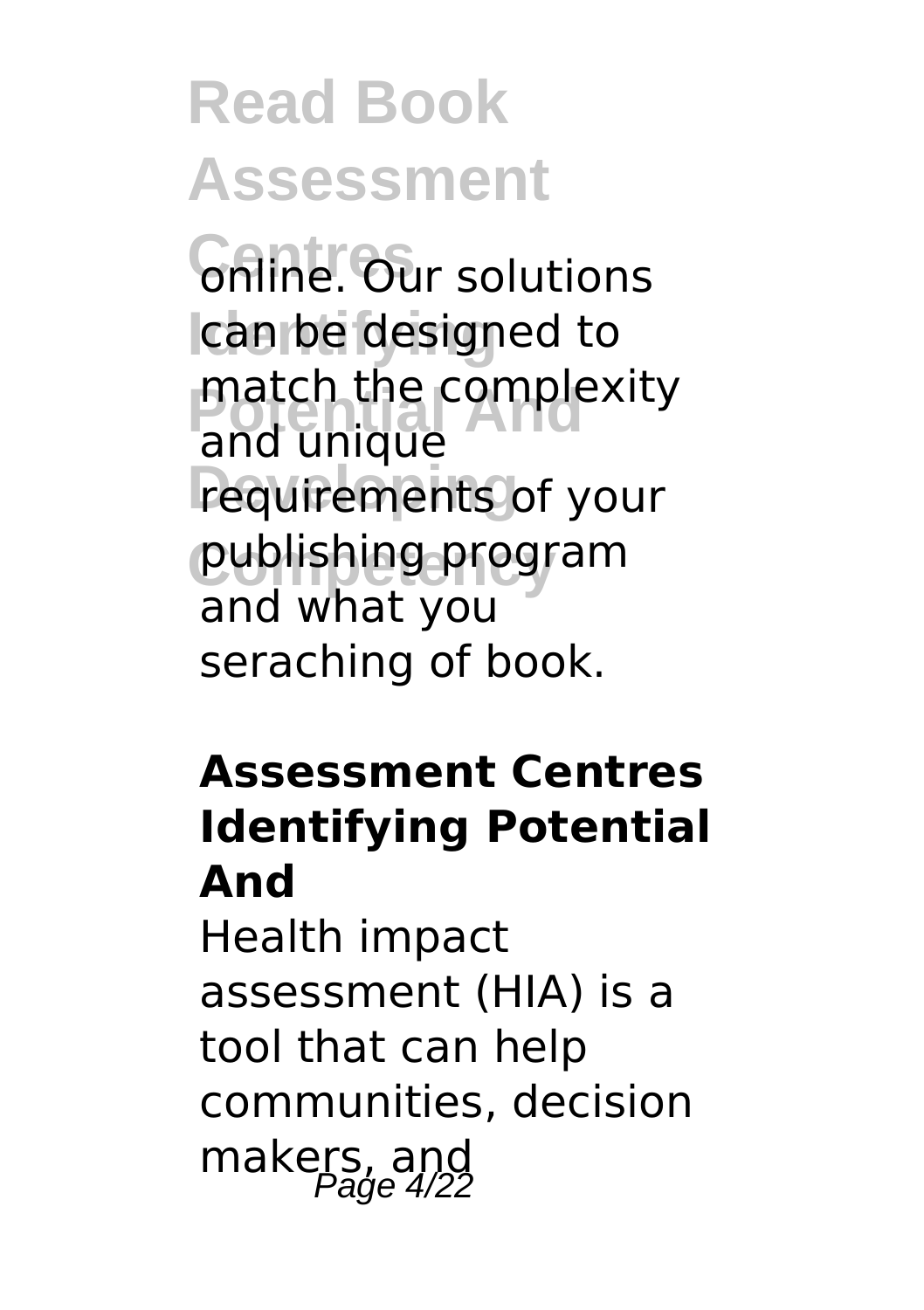**Centres** practitioners make **choices that improve Public health through**<br>
community design **HIA** is a process that **helps evaluate the** community design. ... potential health effects of a plan, project, or policy before it is built or implemented. HIA brings potential positive and negative

...

**CDC - Healthy Places - Health impact assessment (HIA)** Page 5/22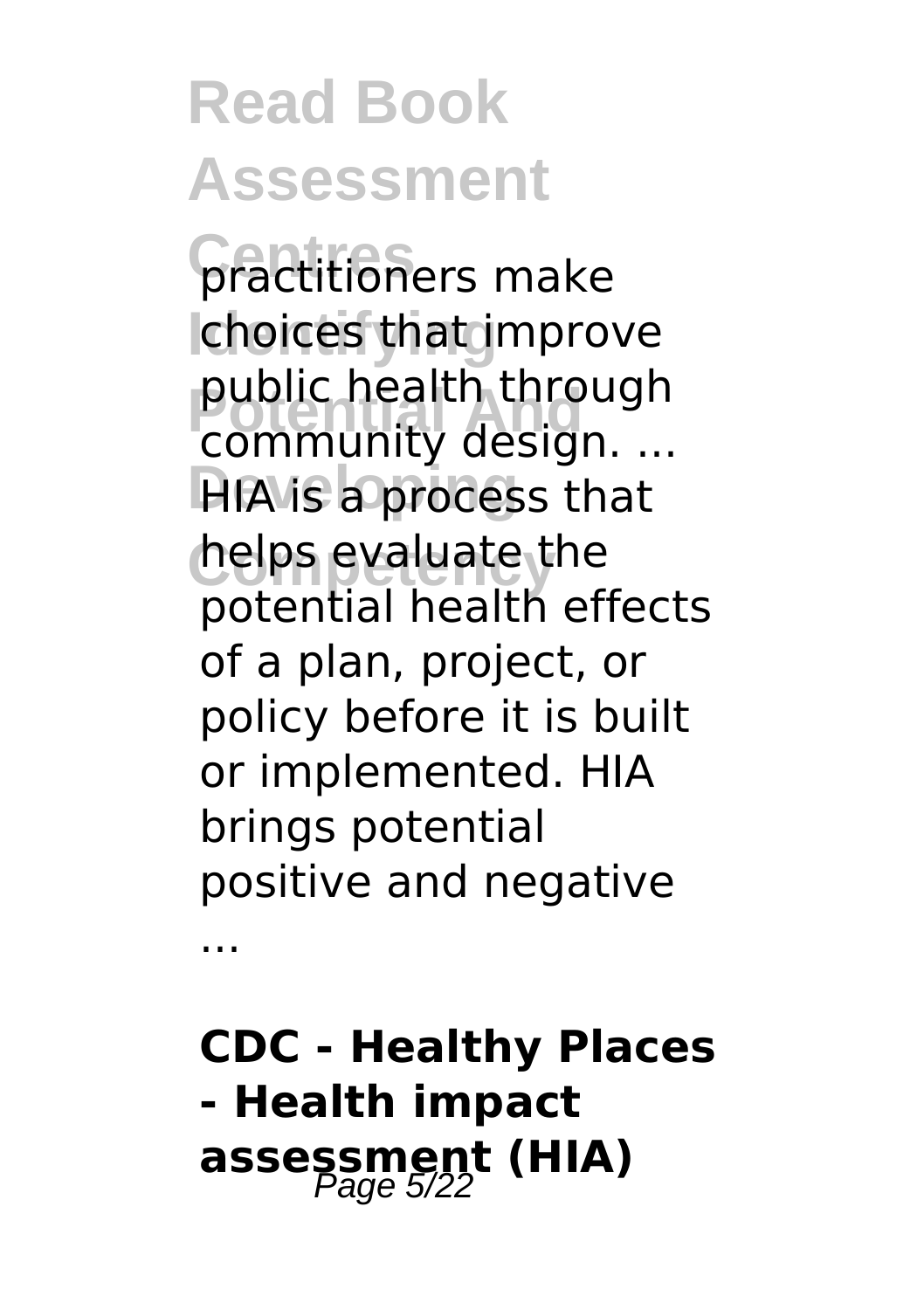Assessment centre **Imethod clearly Potential And** available within the **organization**, which **Competency** helps in identifying indicates the talents potential people for a particular position. Training and development needs Assessment centres also facilitate training and development need identification for a candidate.

# **What is Assessment**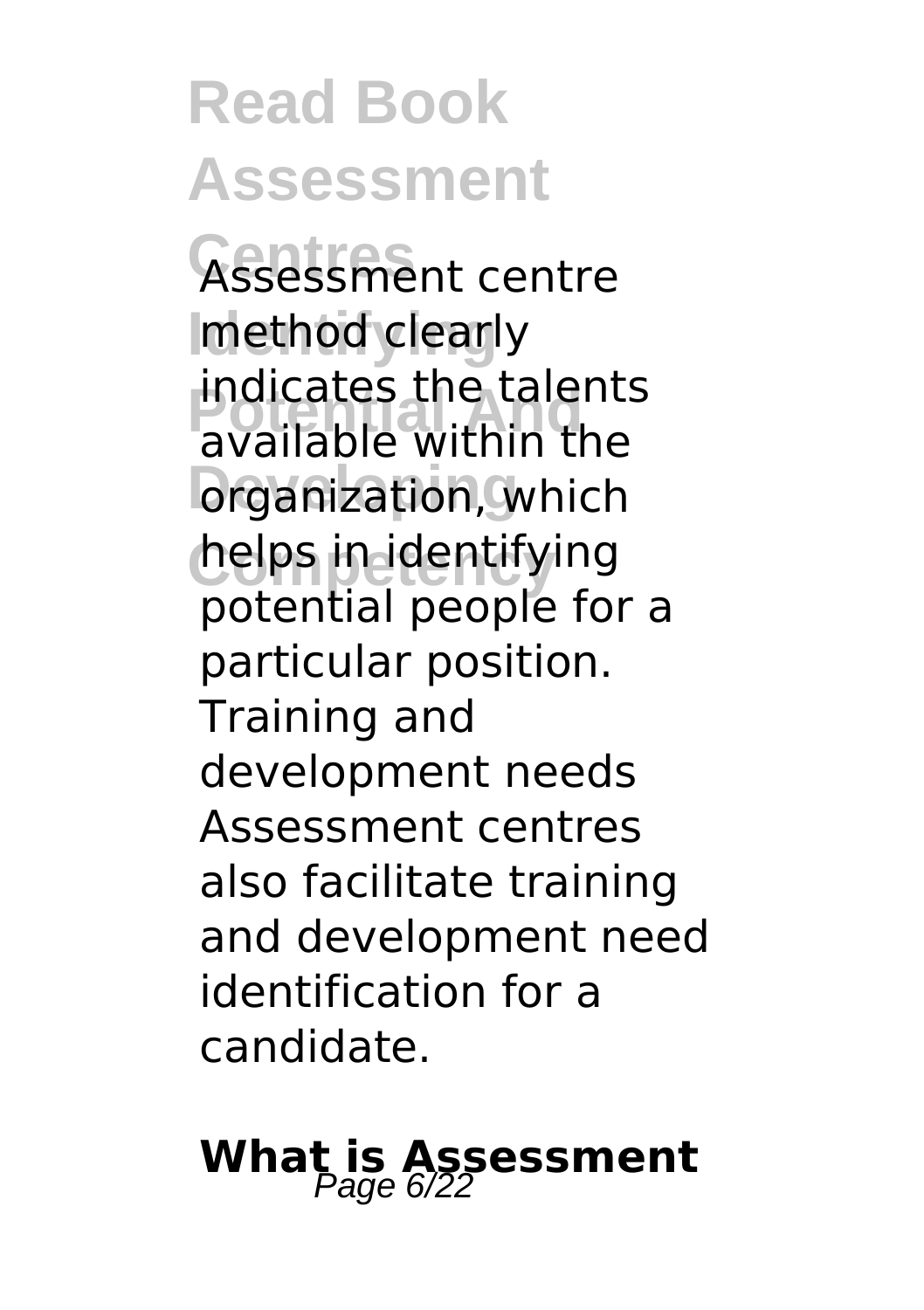**Read Book Assessment Centres Centre? Method, Identifying Advantage, Pisadvantage, Uses,**<br>Model **Developing** A risk assessment is a written document that **Model** records a three-step process: 1 Identifying the hazards in the workplace(s) under your control. 2 Assessing the risks presented by these hazards ... There are five important terms you need to understand when doing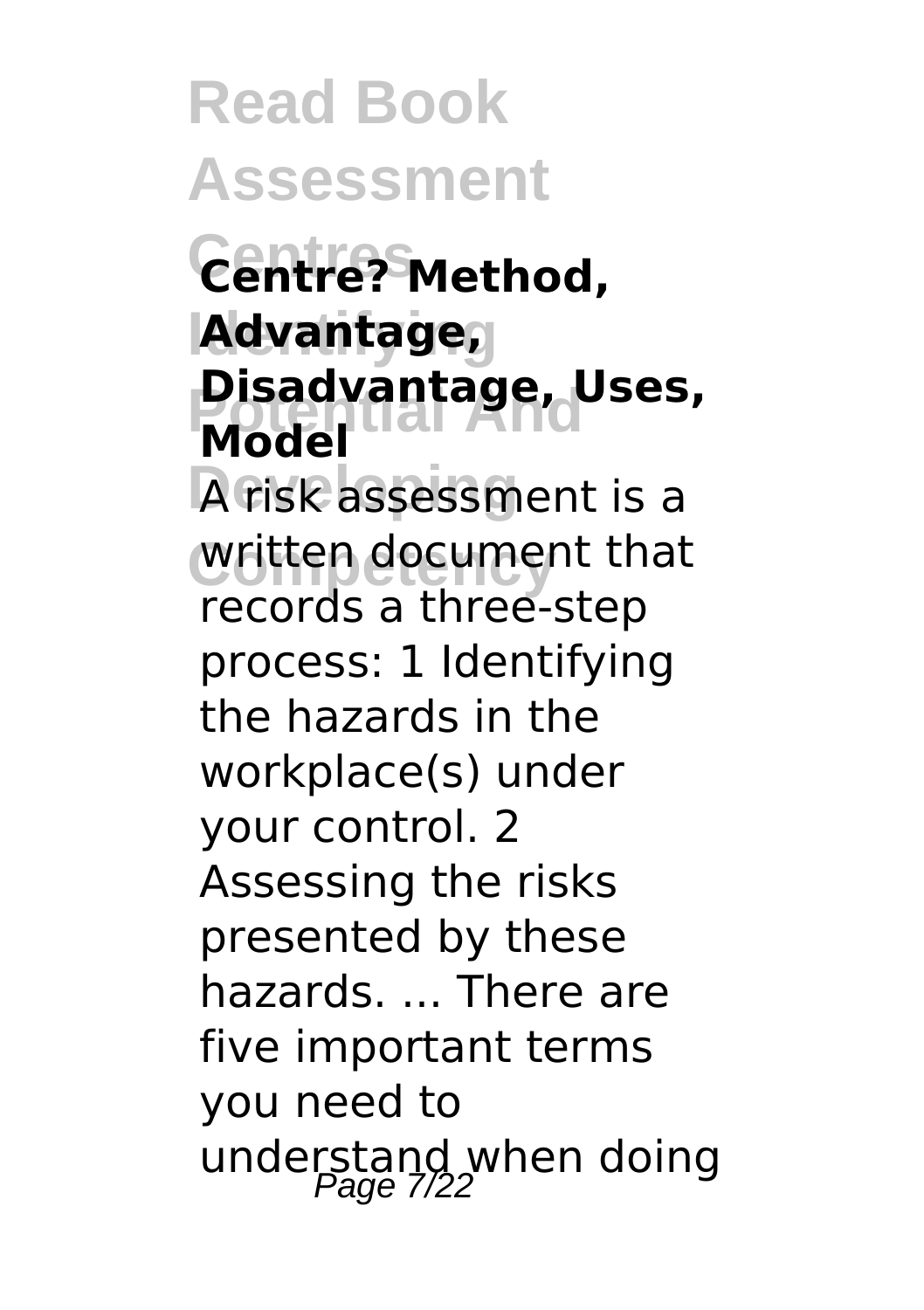**Centres** a risk assessment: **Identifying** Hazard: Anything with **Potential And** injury or ill health ... **Developing** the potential to cause

#### $G$ uide to Bisk<sub>y</sub> **Assessments and Safety Statements**

Now, the scale is also widely used as a clinical assessment tool to evaluate the acuity of stroke patients, determine appropriate treatment, and predict patient outcomes. The NIHSS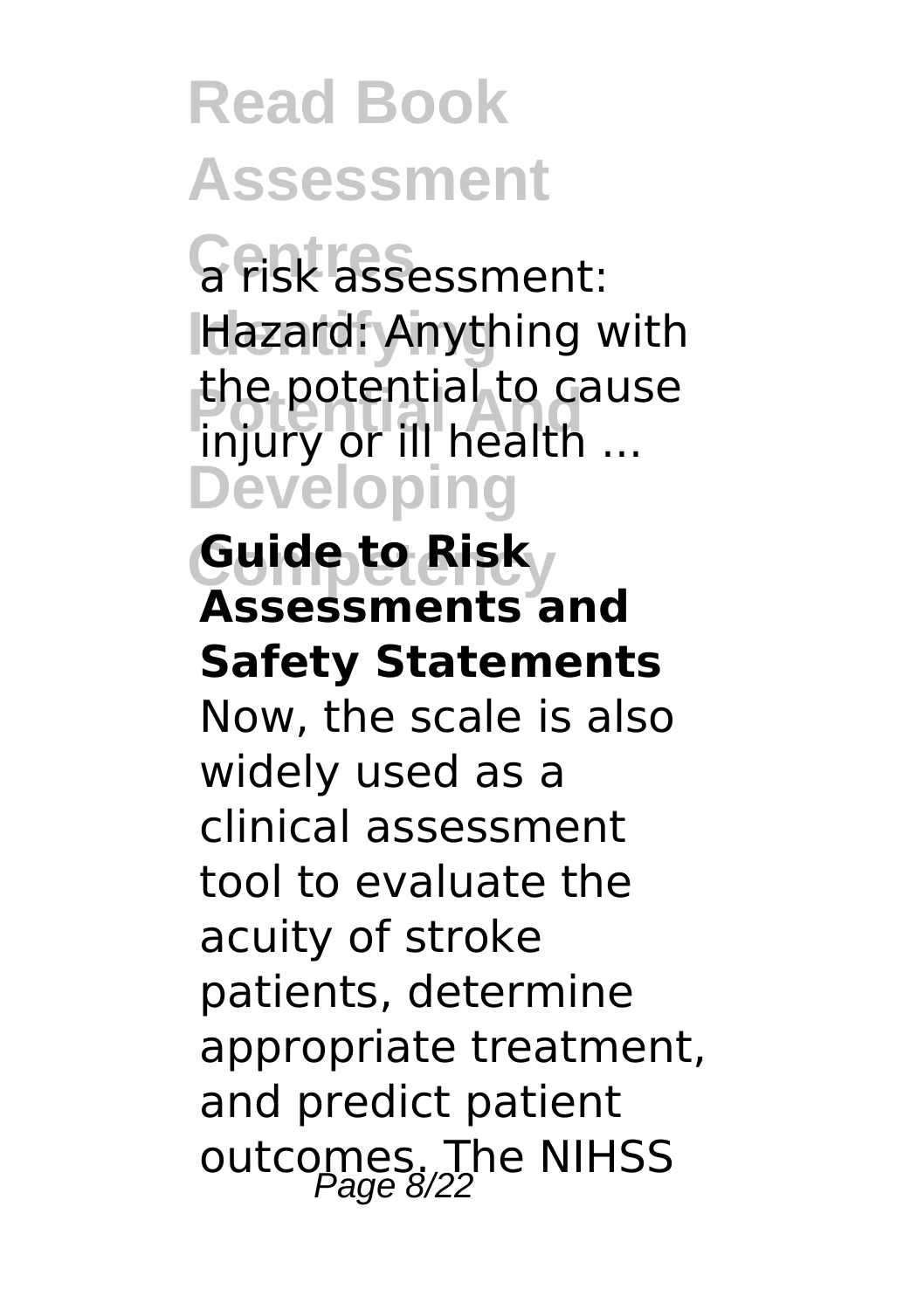**Centres** can be used as a **Idinical** stroke **Possessment tool to** document neurological **status in acute stroke** evaluate and patients. The stroke scale is valid for predicting ...

#### **Stroke: Assessment - Physiopedia**

An environmental impact assessment (EIA) is commonly described as an assessment of the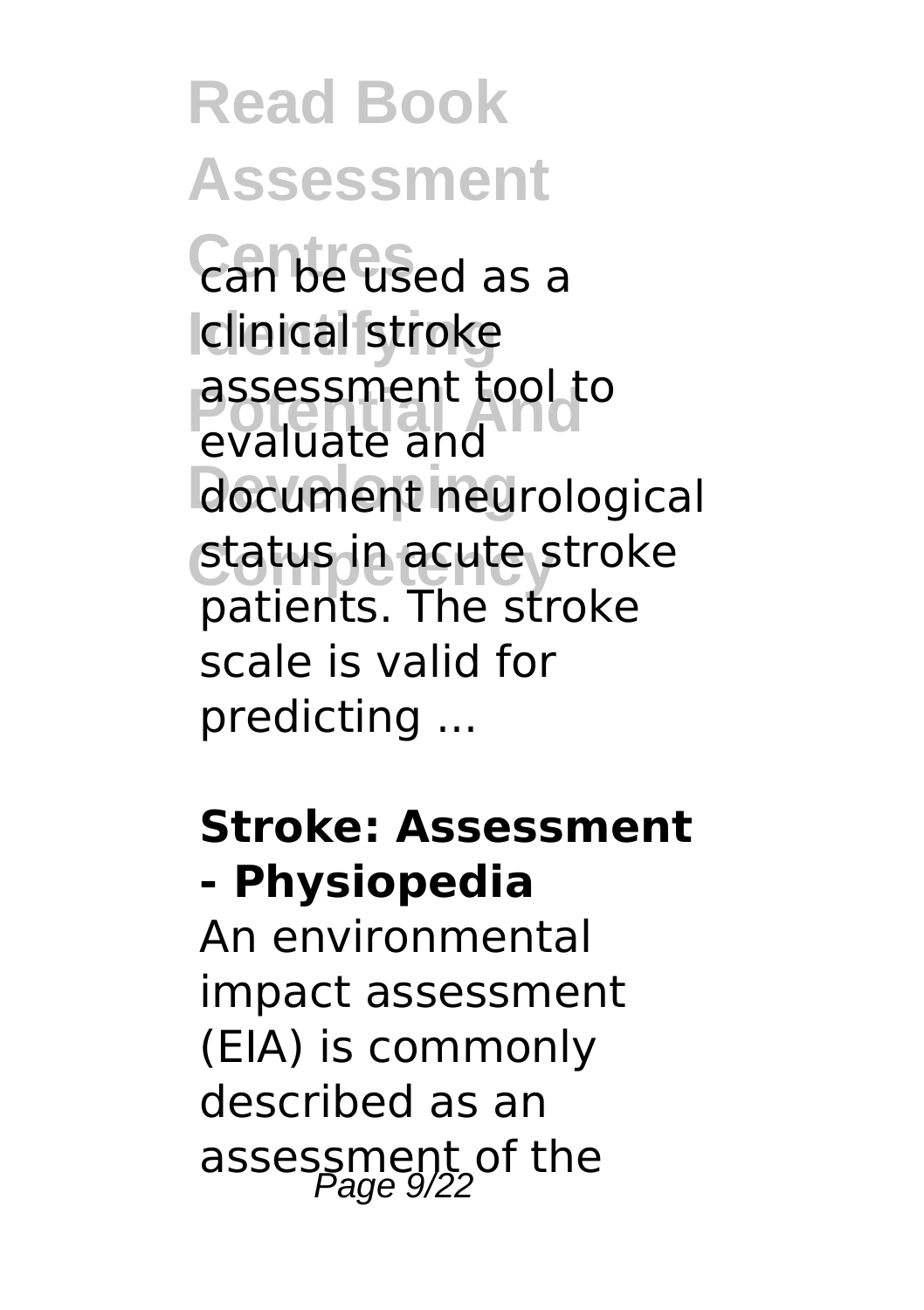**impact of planned Identifying** activities on the *<u>environment</u>*, including<br>impacts on **biodiversity, vegetation** and ecology, water, impacts on and air. An EIA can be seen as a process of identifying, predicting, and evaluating the likely environmental, socioeconomic, cultural

### **Environmental Impact Assessment Training Manual** A transport assessment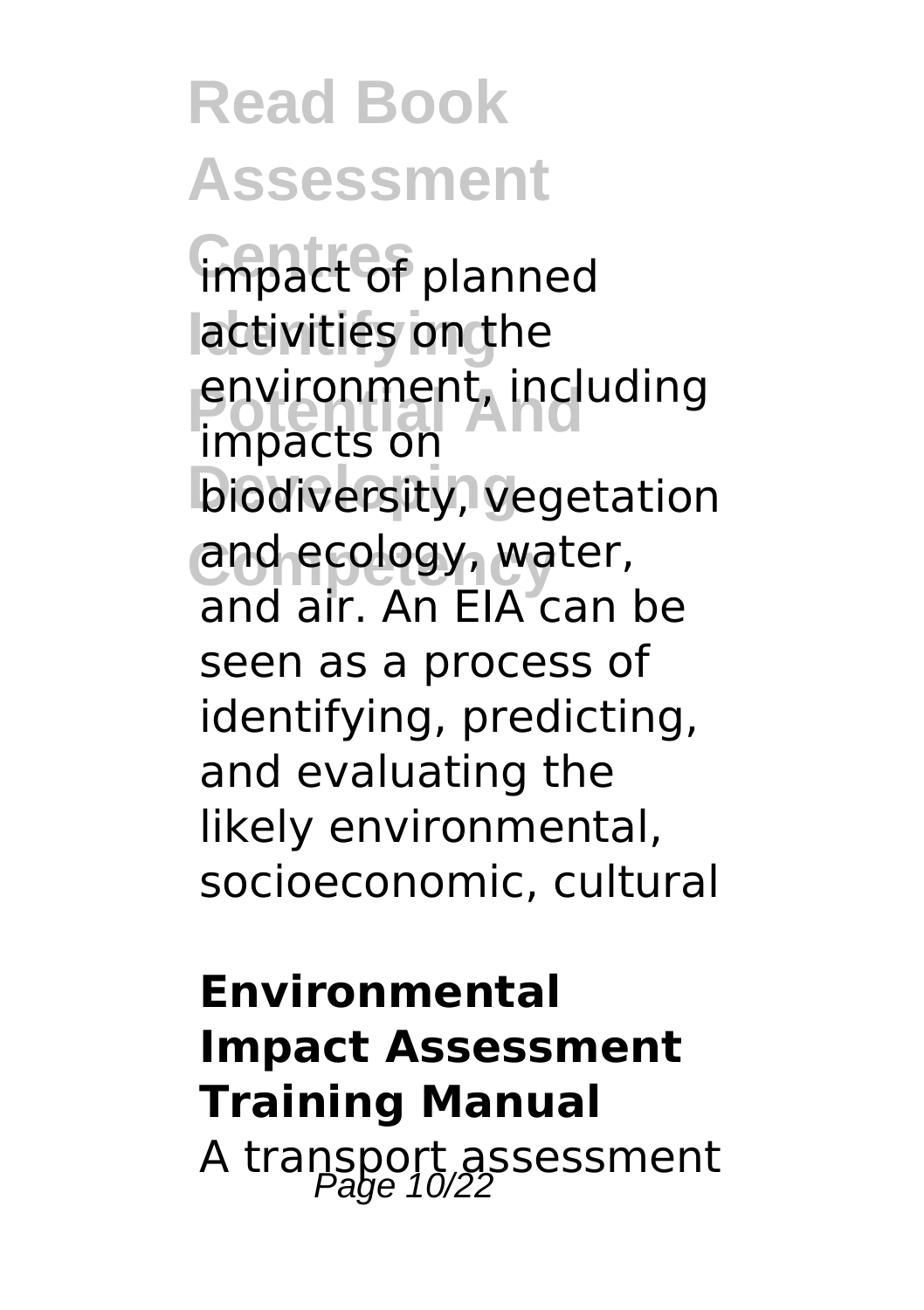**is likely to be scenario based and in terms of Potential And** range of potential **Dutcomes** given a **cumhpetency** projections look at a assumptions, for example, a movement in the proportion of ...

#### **Transport evidence bases in plan making and decision taking**

Assessment centres aim to reveal any candidate's true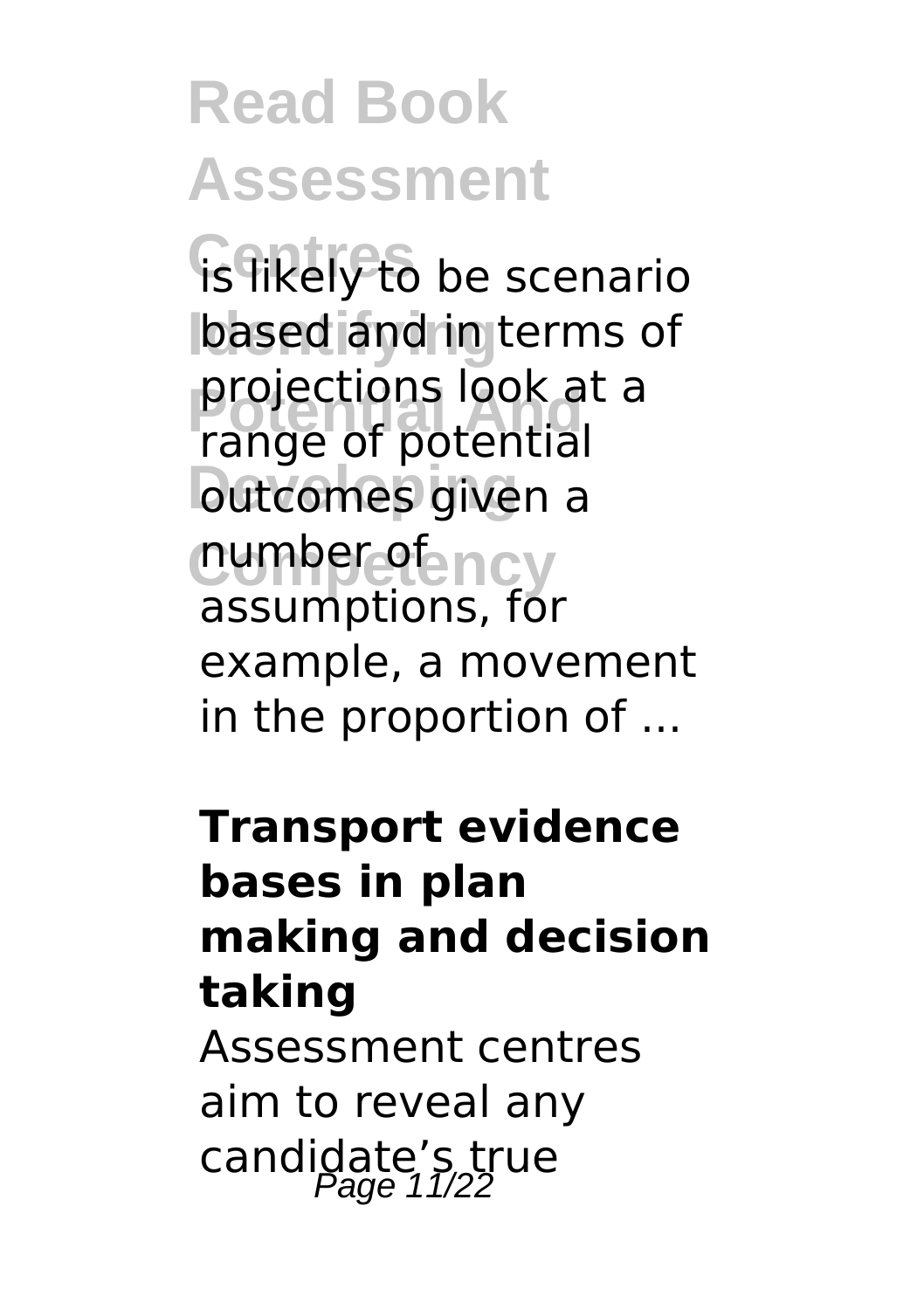**Potential to perform** well in the job and they **Potential Andrew Andrew Track**<br>**Potential Andrew Track** most suitable candidates for the job. have a proven track As an HR practitioner, making an assessment centre successfully work for you is all about the process: proper selection of the right combination of tools ...

### **9 Assessment centre exercises & practical**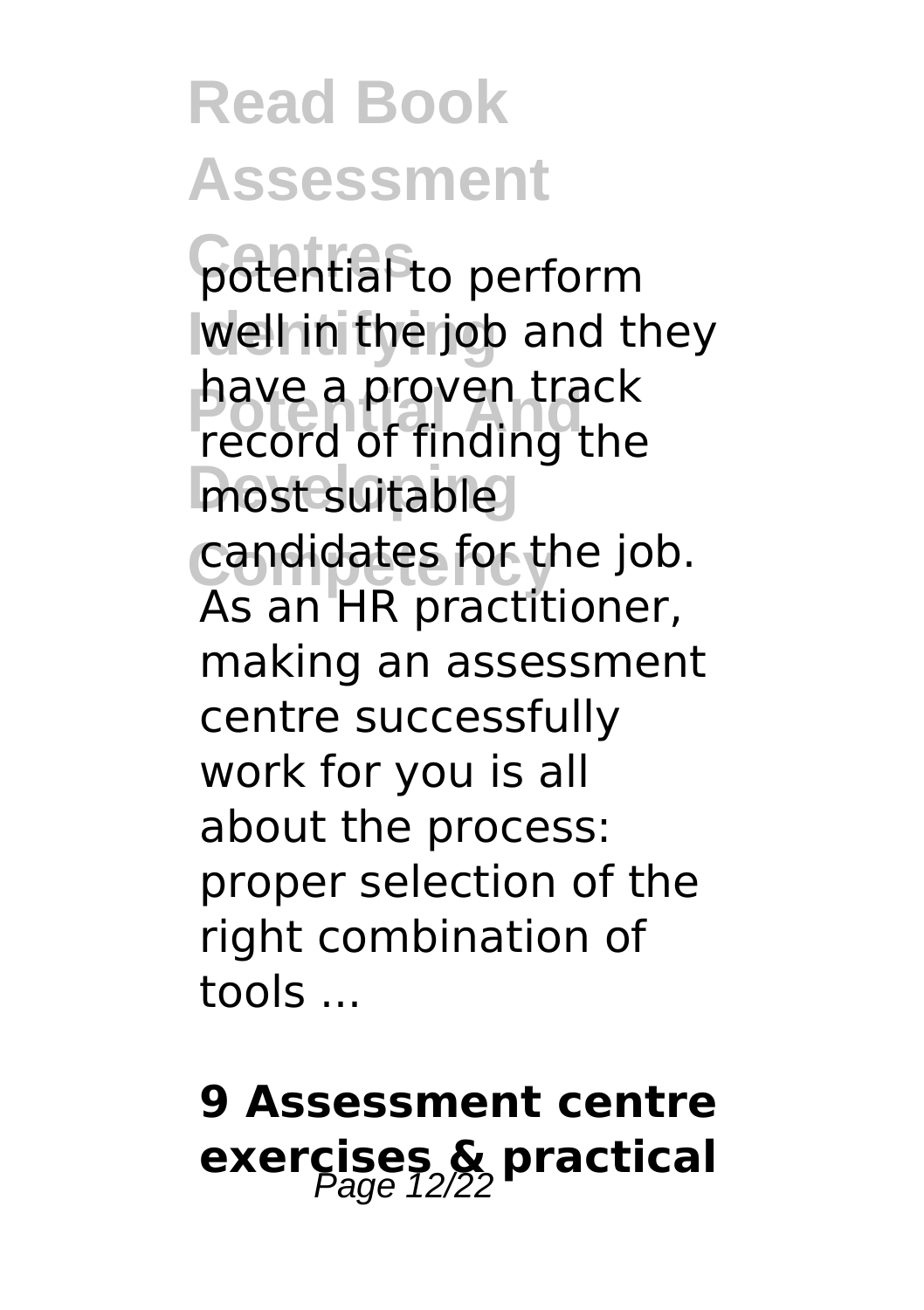**Read Book Assessment Centres steps to select the Identifying right ... vinere possible,<br>identifying information Will be removed prior compusedicy** Where possible, disclosure. Compliance. Questions, concerns, or complaints relating to the COVID-19 Assessment and Reporting web application's privacy policy on the treatment of your personal information should be directed to<br>Page 13/22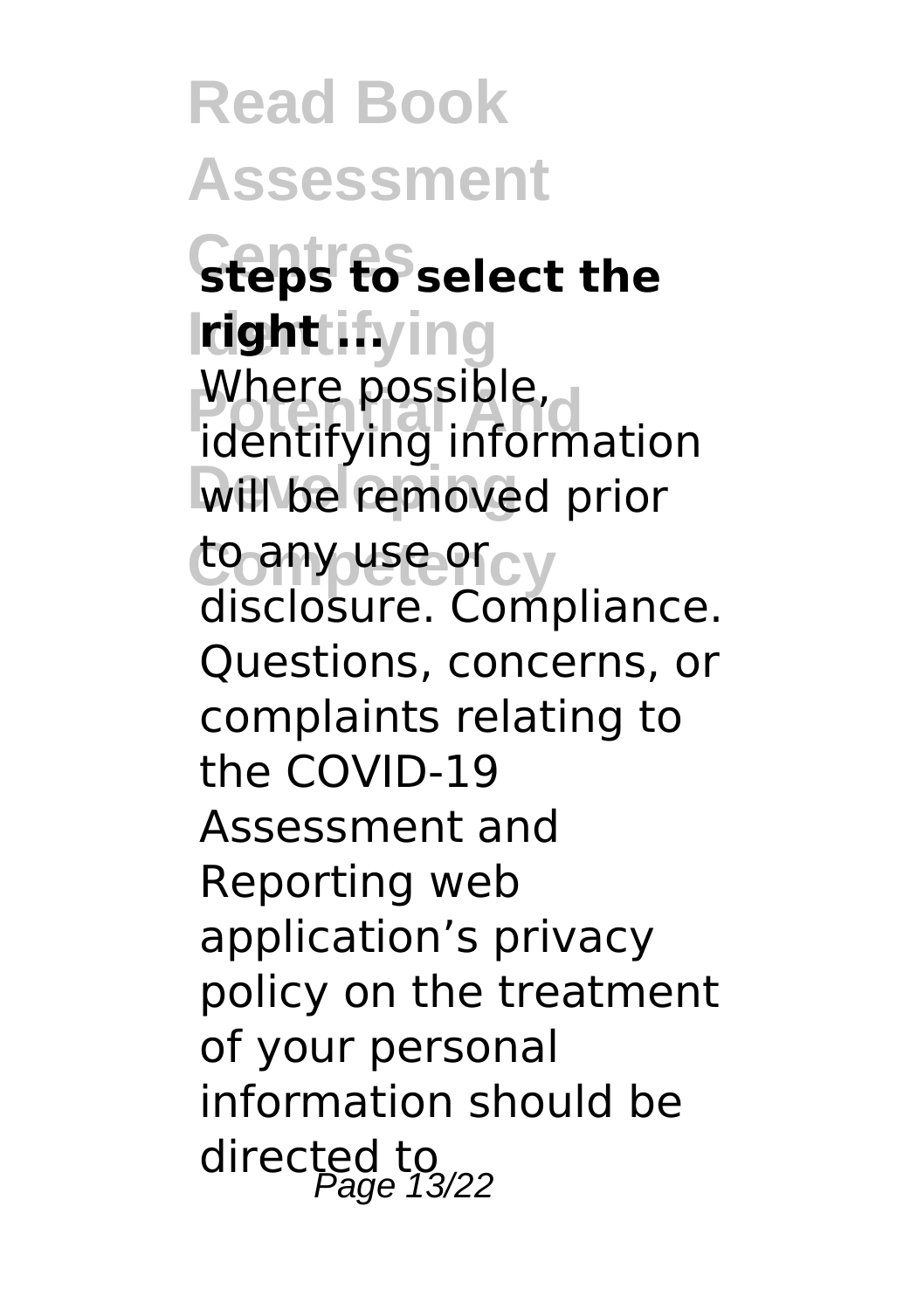**Centres** privacy@nlchi.nl.ca. **Identifying Potential And and Test Reporting Fooeloping COVID Assessment**

We would like to show you a description here but the site won't allow us.

**European Education and Culture Executive Agency** Dyslexia Screener is an initial screener for teachers concerned about a pupil's literacy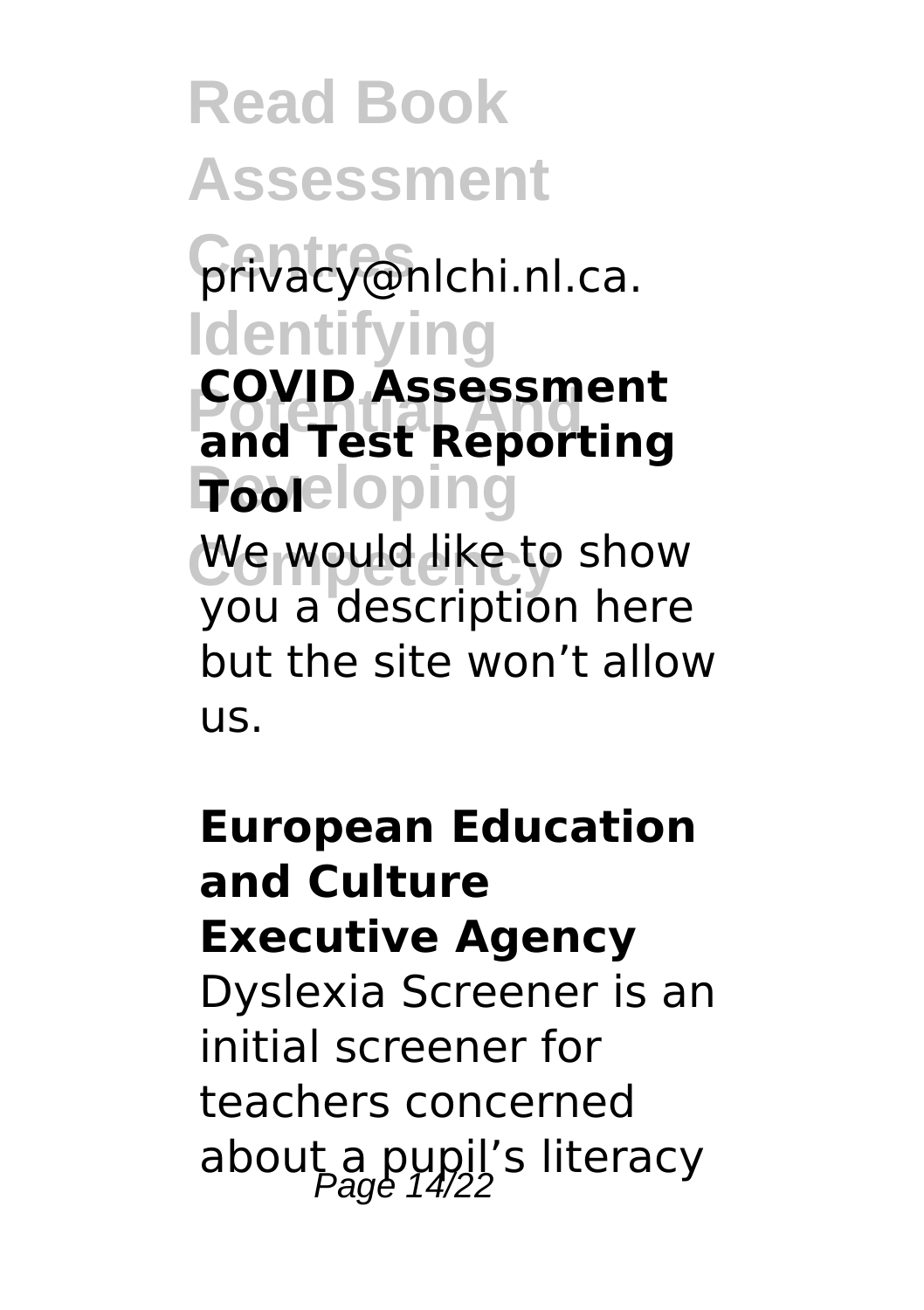**Crogress**. Standardised **Identifying** to ensure accurate **benchmarks, the** used to screen year **Competency** groups or for individual assessment can be pupils whose performance in literacy is causing concern.

**Dyslexia Screener and Dyslexia Guidance - GL Assessment** Paragraph: 005 Reference ID: 3-005-20190722.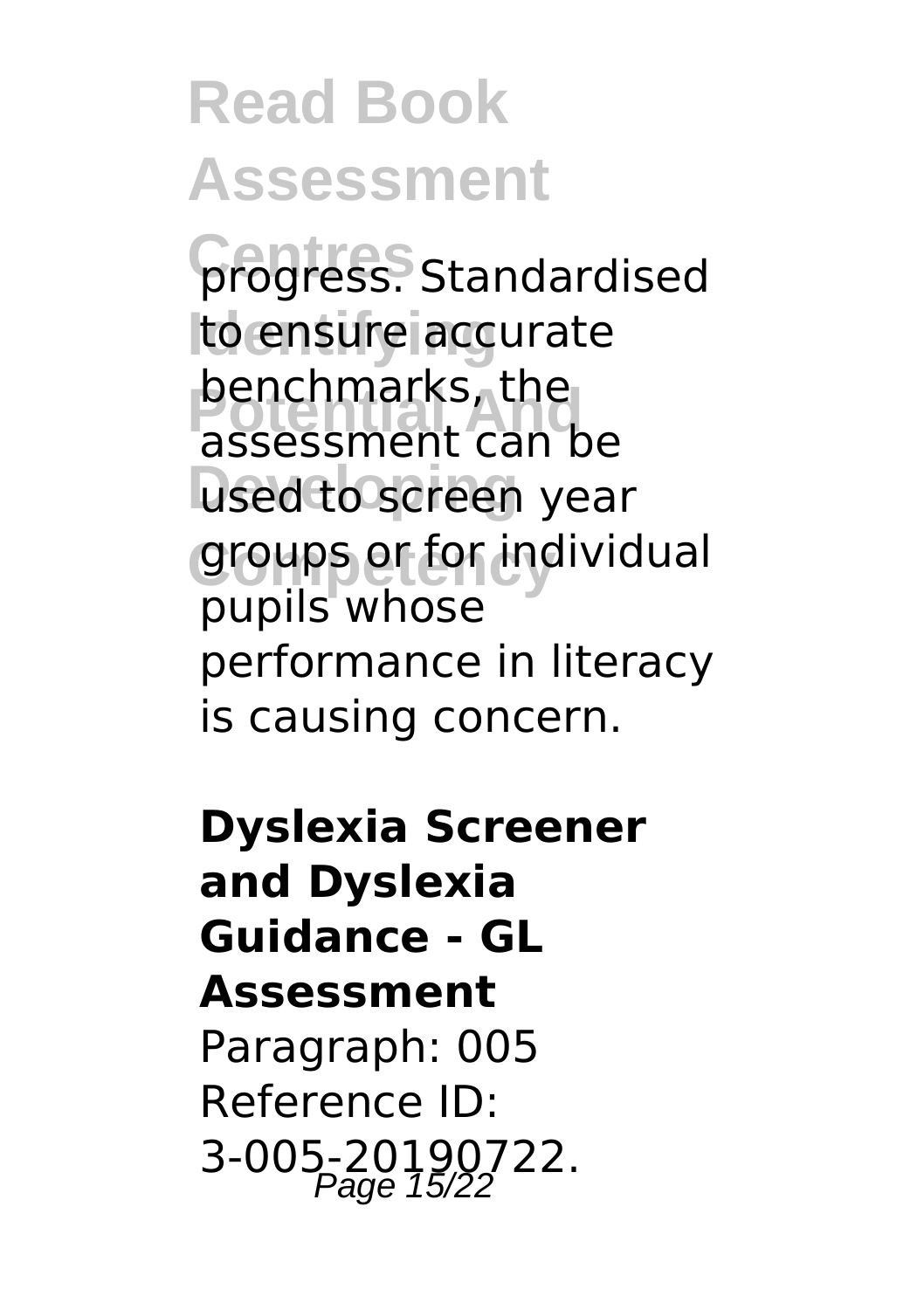**Centres** Revision date: 22 07 **Identifying** 2019. Method – Stage **Potential And** and broad locations. Determine assessment **Competency** area and site size 1: Identification of sites

#### **Housing and economic land availability assessment - GOV.UK**

Best practices for community health needs assessment and implementation strategy development: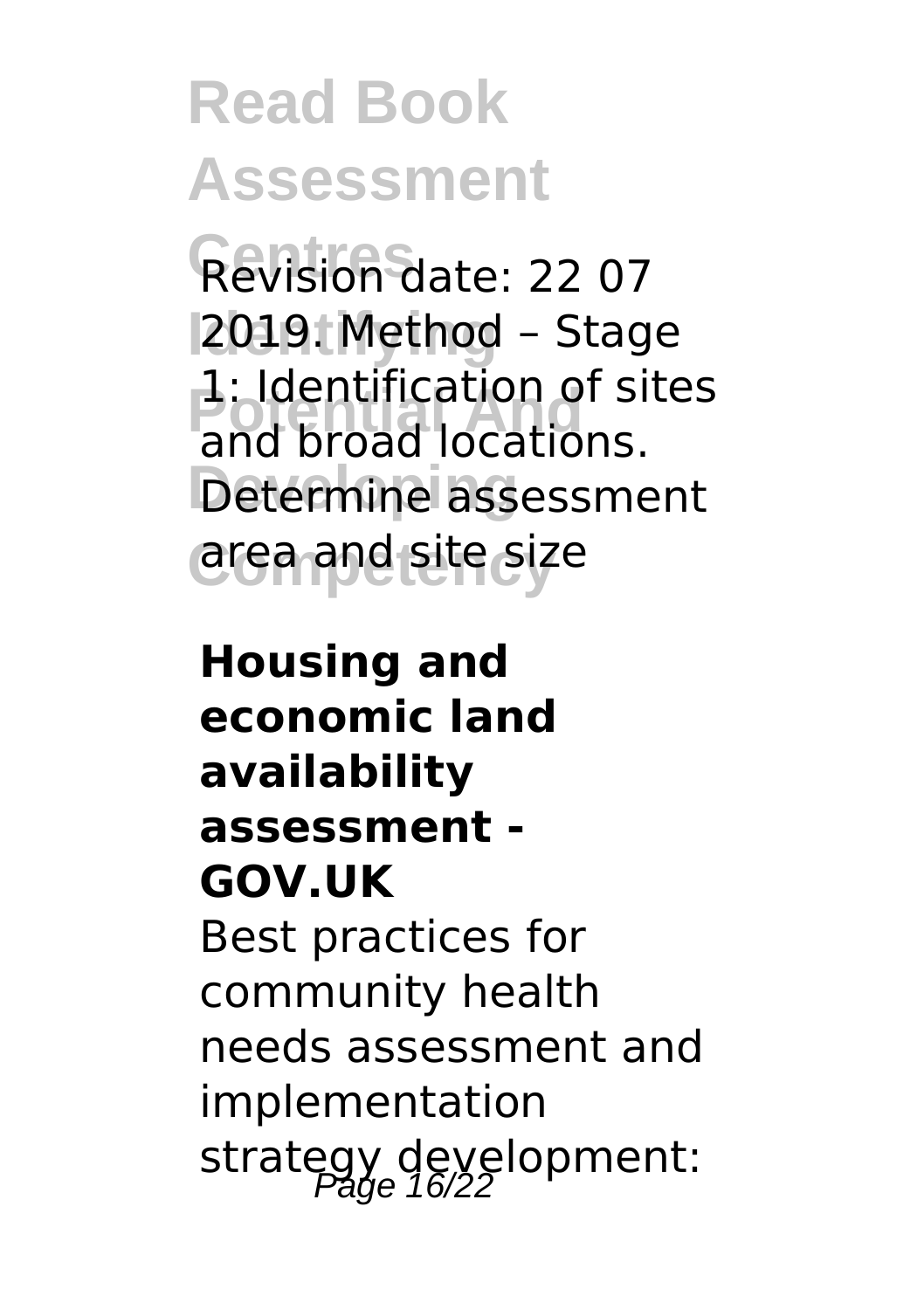**A review of scientific Identifying** methods, current **Potential And** potential. Report of proceedings from a **Competency** public forum and practices, and future interviews of experts. Oakland, CA: The Public Health Institute. Bradshaw, J. R. (1972). The taxonomy of social need.

### **Needs assessment | Child Family Community Australia** Public health actions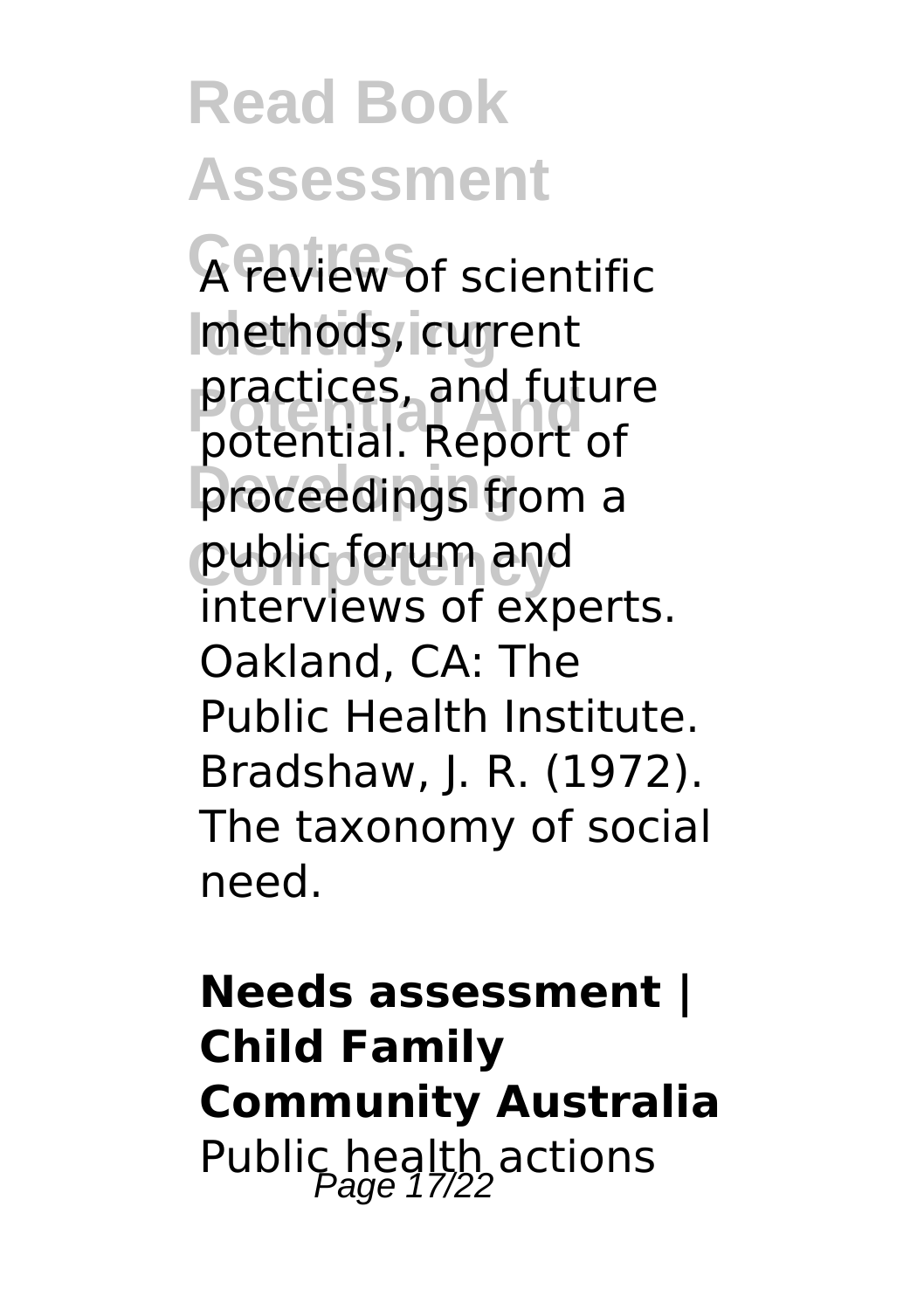**Gimed at reducing COVID-19 spread in Potential Anders**<br>focused on infection *<u>Control</u>* measures, **Competency** including identifying high-risk settings have and isolating ill persons, cleaning and disinfection, restricting visitors, physical distancing through shift work, and appropriate use of personal protective equipment (Table).

### **Public Health** Page 18/22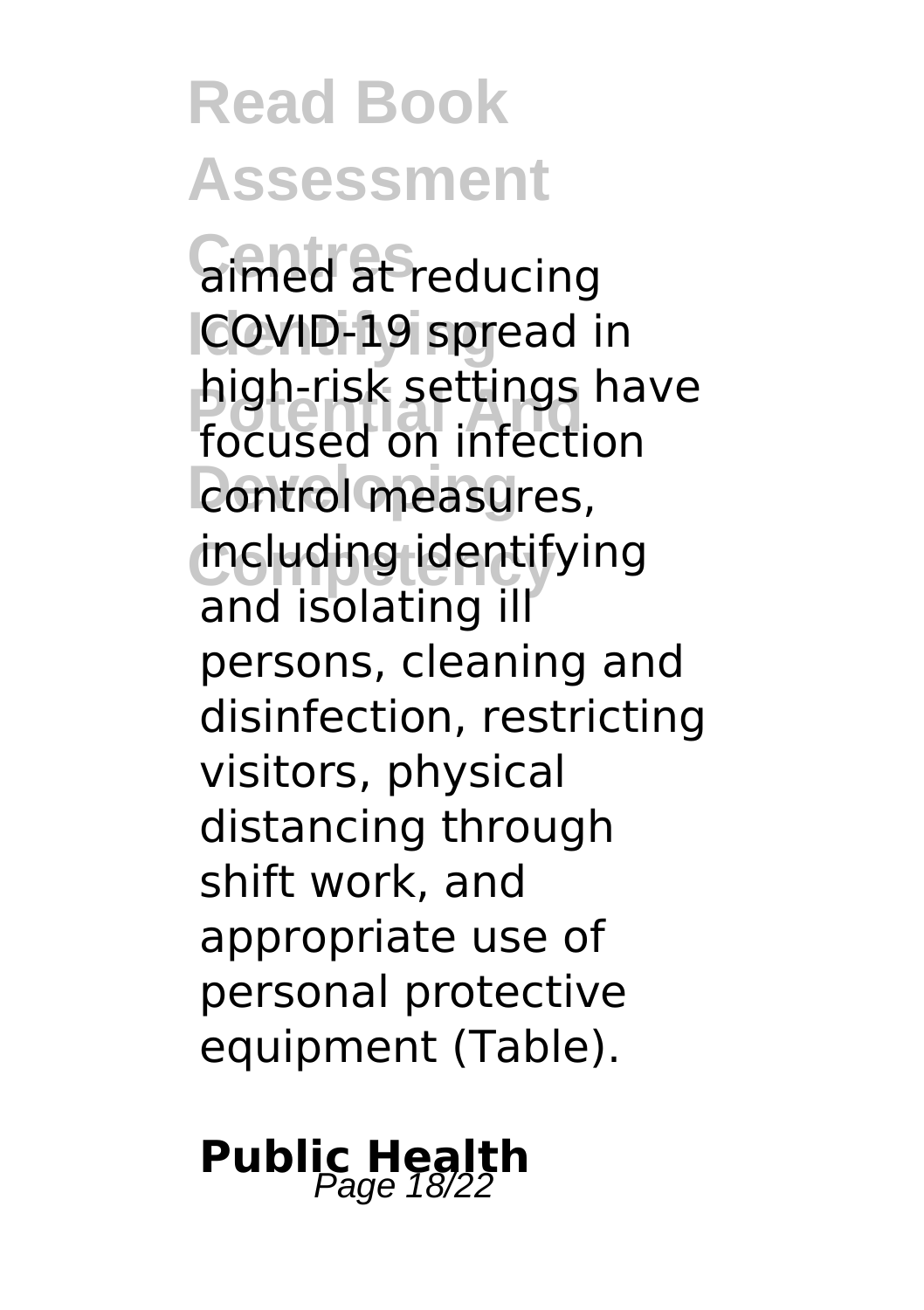**Centres Response to the Identifying Initiation and Potential And Spread of Pandemic Screening** is the first **Competency** stage of the EIA **...** process which results in a key EIA decision, namely to either conduct the assessment (based on the likely significant impacts) or not conduct it (in the anticipated absence of such impacts). Screening needs to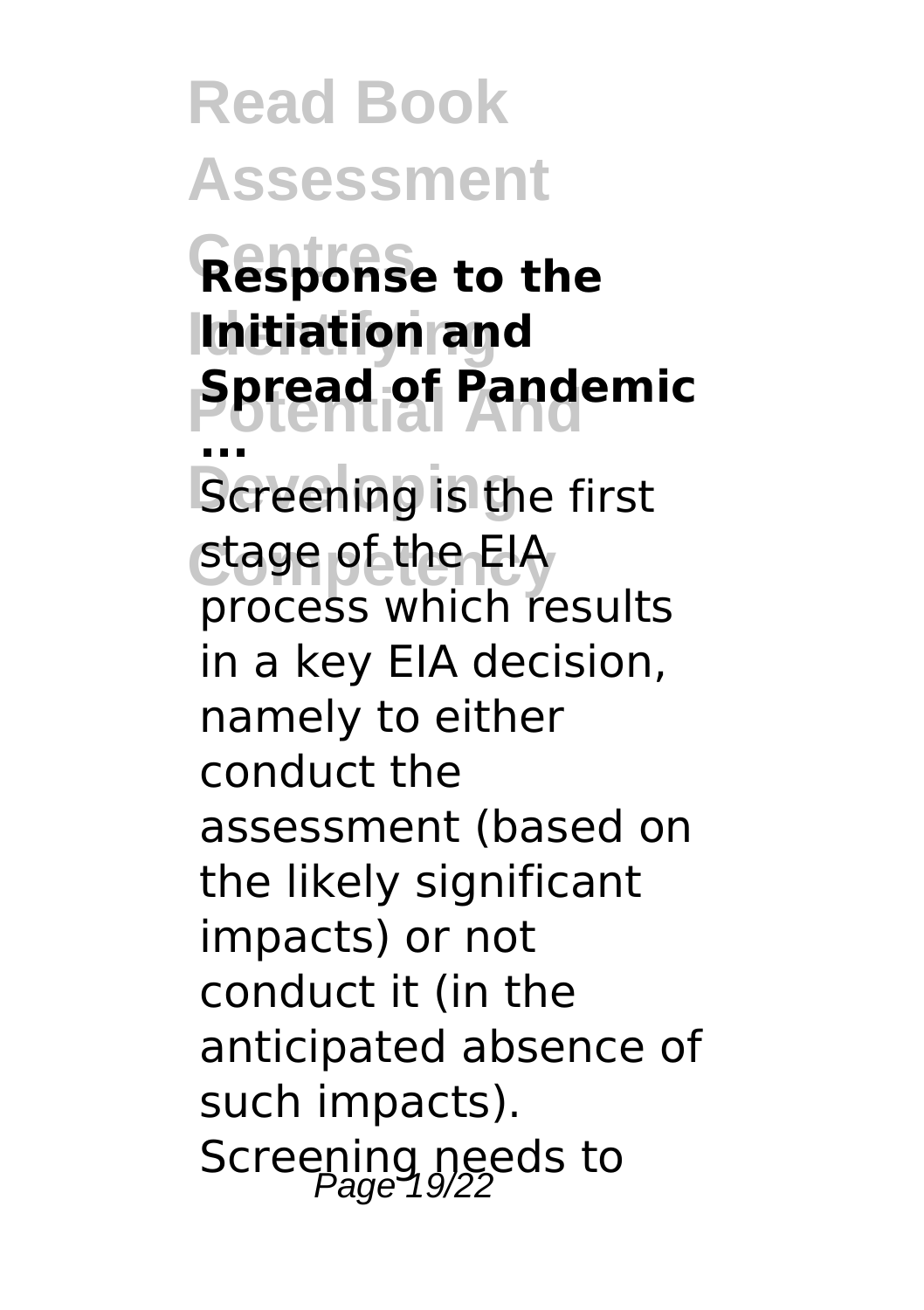follow specific **procedures** often **Potential And** legislation so all the **projects follow the** same process. y described in the

#### **Step 1: Screening – EIA Online Learning Platform**

The purpose of assessment. The purposes of the RCEM Programme of Assessment fall into three broad categories: Assurance: •<br>Page 20/22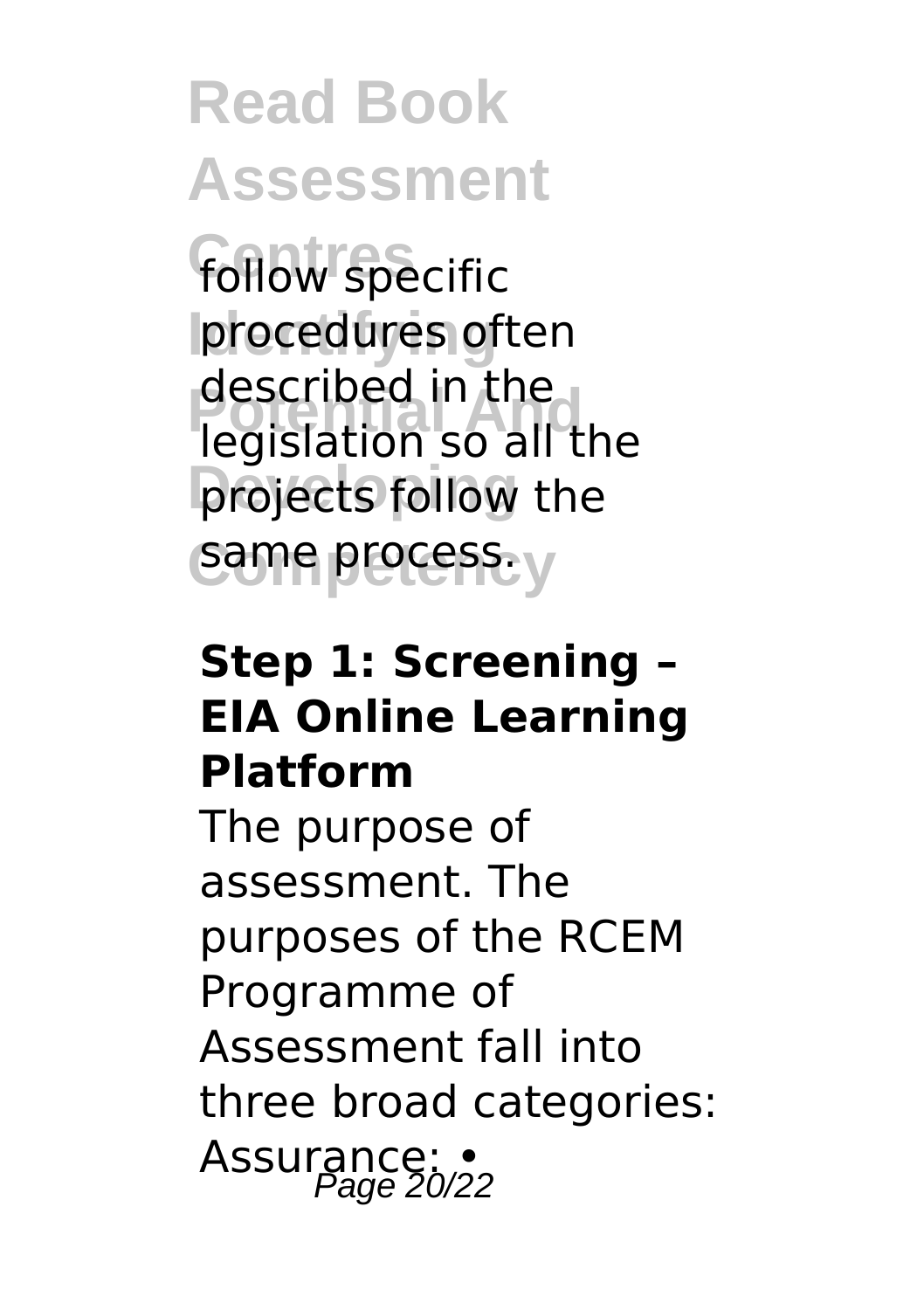Gemonstrate trainees have acquired the **Potential And** Capabilities and meet the requirements of **Good Medical Practice** Generic Professional • ensure that trainees

possess the essential underlying knowledge required for their specialty

Copyright code: [d41d8cd98f00b204e98](/sitemap.xml) [00998ecf8427e.](/sitemap.xml) Page 21/22